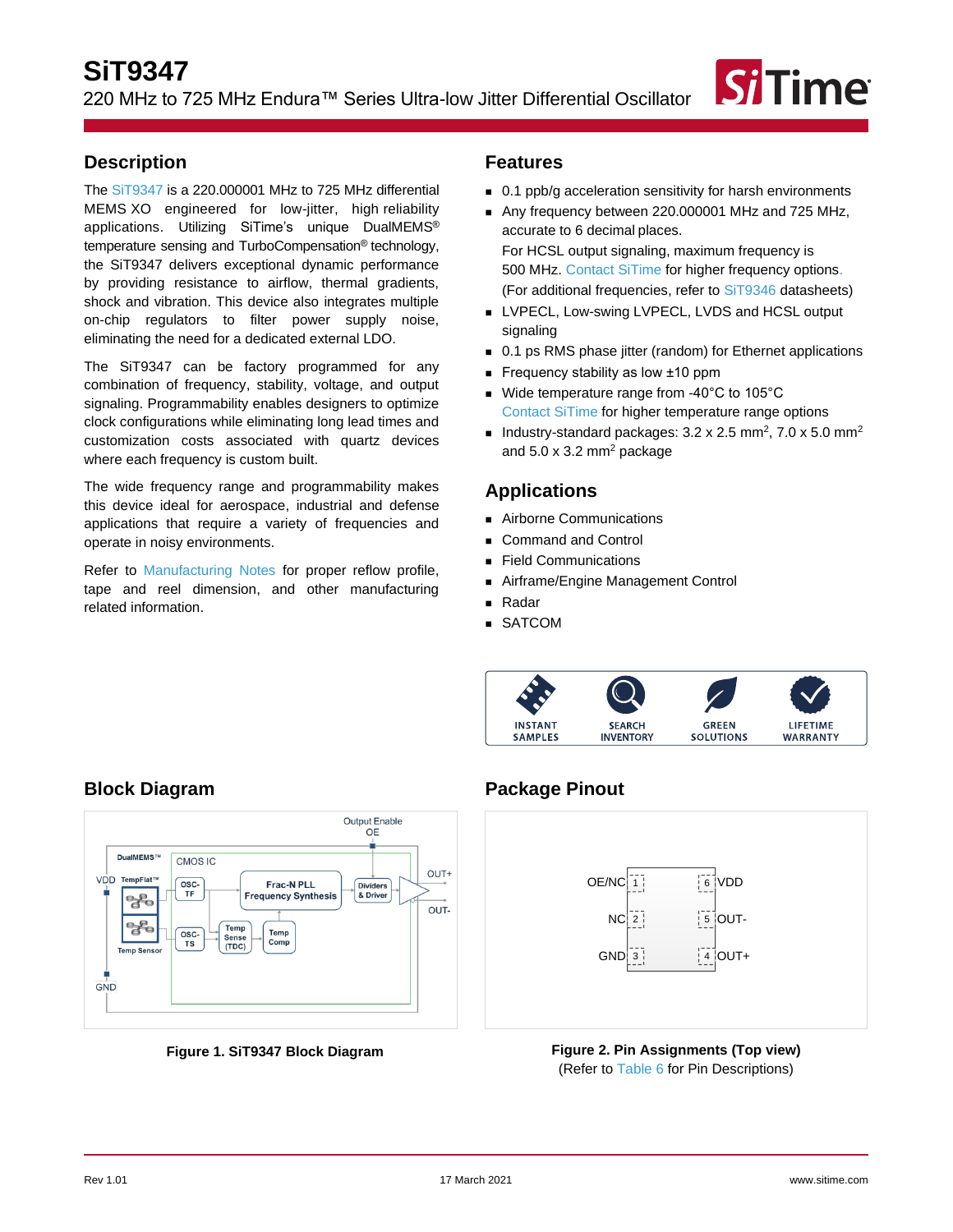

## <span id="page-1-2"></span>**Ordering Information**



#### **Notes:**

<span id="page-1-0"></span>1. Bulk is available for sampling only.

<span id="page-1-1"></span>2. [Contact SiTime](https://www.sitime.com/contact-us) for higher frequency HCSL options.

#### **Table 1. Ordering Codes for Supported Tape & Reel Packing Method**

| <b>Device Size</b><br>(mm x mm) | 8 mm T&R<br>$(3 \text{ ku})$ | 8 mm T&R<br>$(1 \text{ ku})$ | <b>12 mm T&amp;R</b><br>$(3 \text{ ku})$ | <b>12 mm T&amp;R</b><br>$(1 \text{ ku})$ | <b>16 mm T&amp;R</b><br>$(3 \text{ ku})$ | <b>16 mm T&amp;R</b><br>$(1 \text{ ku})$ |
|---------------------------------|------------------------------|------------------------------|------------------------------------------|------------------------------------------|------------------------------------------|------------------------------------------|
| $7.0 \times 5.0$                |                              | $\qquad \qquad -$            |                                          |                                          |                                          |                                          |
| $5.0 \times 3.2$                |                              |                              |                                          |                                          |                                          |                                          |
| $3.2 \times 2.5$                |                              |                              |                                          |                                          |                                          |                                          |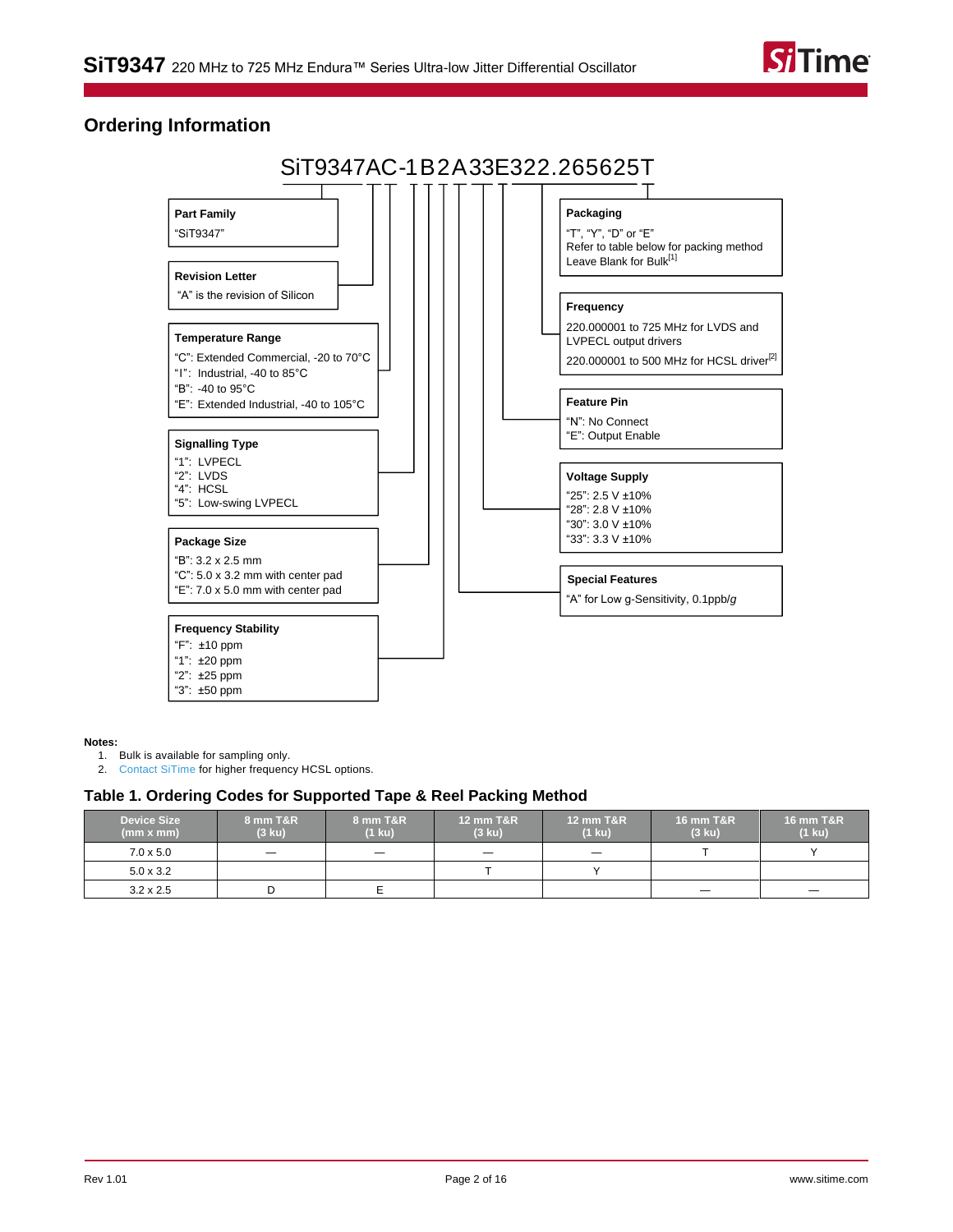

### **TABLE OF CONTENTS**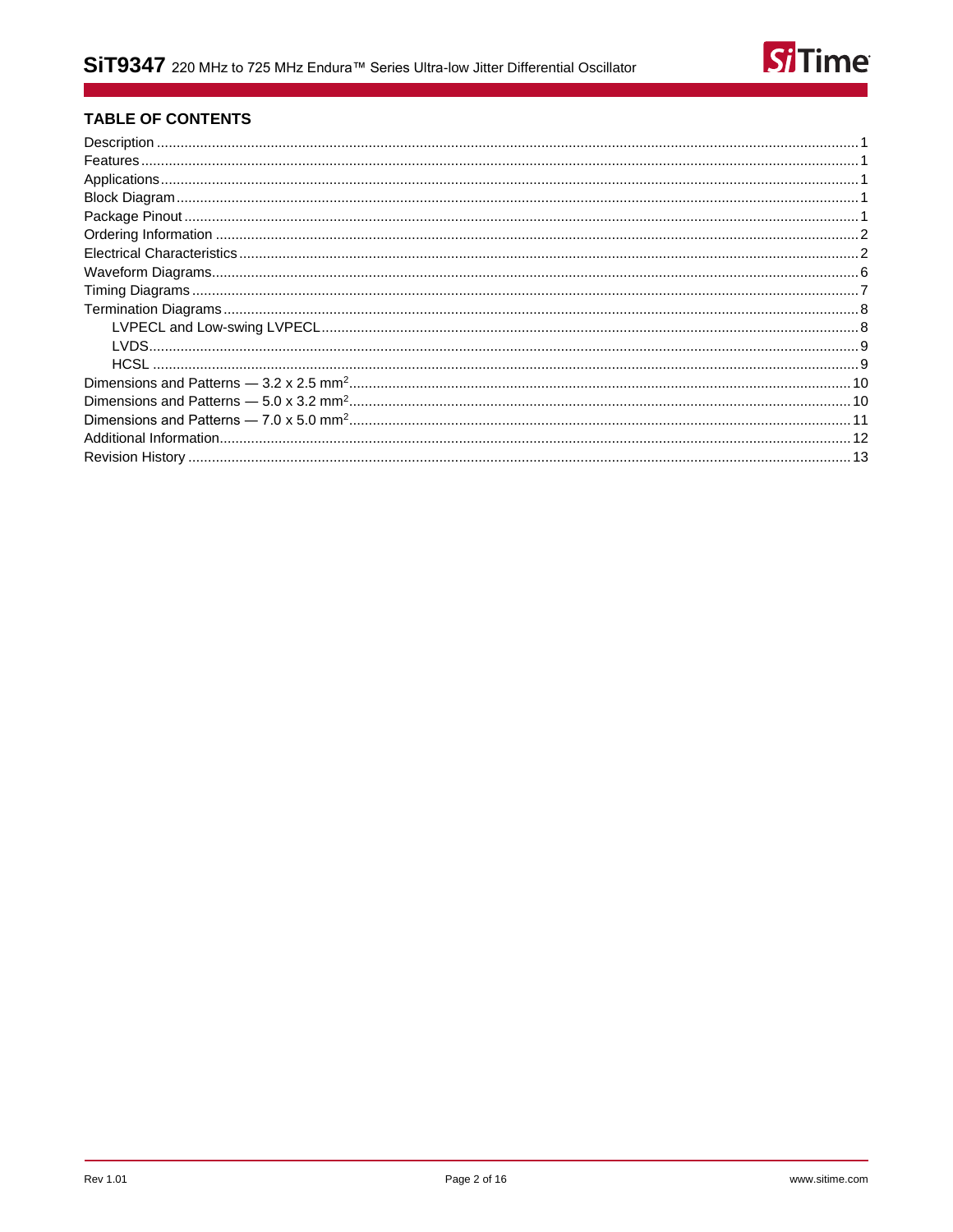# <span id="page-3-0"></span>**Electrical Characteristics**

All Min and Max limits in the Electrical Characteristics tables are specified over temperature and rated operating voltage with standard output termination shown in the termination diagrams. Typical values are at 25°C at nominal supply voltage.

### <span id="page-3-1"></span>**Table 2. Electrical Characteristics – Common to LVPECL, Low-swing LVPECL, LVDS and HCSL**

| <b>Parameter</b>                                     | <b>Symbol</b> | Min.                     | Typ.                     | Max.                          | <b>Unit</b>   | <b>Condition</b>                                                                                                                                                    |
|------------------------------------------------------|---------------|--------------------------|--------------------------|-------------------------------|---------------|---------------------------------------------------------------------------------------------------------------------------------------------------------------------|
|                                                      |               |                          |                          | <b>Frequency Range</b>        |               |                                                                                                                                                                     |
| <b>Output Frequency Range</b>                        | f             | 220.000001               | $\overline{\phantom{0}}$ | 725                           | MHz           | Accurate to 6 decimal places                                                                                                                                        |
|                                                      |               |                          |                          | <b>Frequency Stability</b>    |               |                                                                                                                                                                     |
| <b>Frequency Stability</b>                           | F_stab        | $-10$                    | $\overline{\phantom{0}}$ | $+10$                         | ppm           | Inclusive of initial tolerance, operating temperature, rated power                                                                                                  |
|                                                      |               | $-20$                    | ÷                        | $+20$                         | ppm           | supply voltage and load variations                                                                                                                                  |
|                                                      |               | -25                      | $\overline{\phantom{0}}$ | $+25$                         | ppm           |                                                                                                                                                                     |
|                                                      |               | $-50$                    | $\qquad \qquad -$        | $+50$                         | ppm           |                                                                                                                                                                     |
| <b>First Year Aging</b>                              | $F_1$         | $-0.7$                   | ±0.4                     | $+0.7$                        | ppm           | At $85^{\circ}$ C                                                                                                                                                   |
| 5 Year Aging                                         | $F_5y$        | $-1.1$                   | ±0.7                     | $+1.1$                        | ppm           | At 85°C                                                                                                                                                             |
| 10 Year Aging                                        | $F_1$ 10y     | $-1.3$                   | ±0.8                     | $+1.3$                        | ppm           | At $85^{\circ}$ C                                                                                                                                                   |
| 20 Year Aging                                        | $F_2$         | $-1.5$                   | ±1.0                     | $+1.5$                        | ppm           | At 85°C                                                                                                                                                             |
| <b>Temperature Range</b>                             |               |                          |                          |                               |               |                                                                                                                                                                     |
| <b>Operating Temperature Range</b>                   | T use         | $-20$                    | $\overline{\phantom{0}}$ | $+70$                         | $^{\circ}C$   | <b>Extended Commercial</b>                                                                                                                                          |
|                                                      |               | $-40$                    | -                        | $+85$                         | $^{\circ}C$   | Industrial                                                                                                                                                          |
|                                                      |               | -40                      | $\overline{\phantom{0}}$ | $+95$                         | $^{\circ}C$   |                                                                                                                                                                     |
|                                                      |               | $-40$                    | $\overline{\phantom{0}}$ | $+105$                        | °C            | <b>Extended Industrial</b>                                                                                                                                          |
|                                                      |               |                          |                          | <b>Rugged Characteristics</b> |               |                                                                                                                                                                     |
| Acceleration (g) sensitivity,<br><b>Gamma Vector</b> | $F_g$         | -                        | $\overline{\phantom{0}}$ | 0.1                           | ppb/g         | Low sensitivity grade; total gamma over 3 axes; 15 Hz to 2 kHz;<br>MIL-PRF-55310, computed per section 4.8.18.3.1                                                   |
|                                                      |               |                          |                          | <b>Supply Voltage</b>         |               |                                                                                                                                                                     |
| <b>Supply Voltage</b>                                | Vdd           | 2.97                     | 3.30                     | 3.63                          | V             |                                                                                                                                                                     |
|                                                      |               | 2.70                     | 3.00                     | 3.30                          | V             |                                                                                                                                                                     |
|                                                      |               | 2.52                     | 2.80                     | 3.08                          | V             |                                                                                                                                                                     |
|                                                      |               | 2.25                     | 2.50                     | 2.75                          | $\vee$        |                                                                                                                                                                     |
|                                                      |               |                          |                          | <b>Input Characteristics</b>  |               |                                                                                                                                                                     |
| Input Voltage High                                   | <b>VIH</b>    | 70%                      | $\overline{a}$           | $\qquad \qquad -$             | Vdd           | Pin 1, OE                                                                                                                                                           |
| <b>Input Voltage Low</b>                             | <b>VIL</b>    | -                        | -                        | 30%                           | Vdd           | Pin 1, OE                                                                                                                                                           |
| Input Pull-up Impedance                              | Z in          | $\overline{\phantom{a}}$ | 100                      |                               | $k\Omega$     | Pin 1, OE logic high or logic low                                                                                                                                   |
|                                                      |               |                          |                          | <b>Output Characteristics</b> |               |                                                                                                                                                                     |
| Duty Cycle                                           | DC            | 45                       | $\overline{\phantom{0}}$ | 55                            | $\frac{1}{2}$ |                                                                                                                                                                     |
|                                                      |               |                          |                          | <b>Startup and OE Timing</b>  |               |                                                                                                                                                                     |
| <b>Startup Time</b>                                  | T_start       | $\overline{\phantom{0}}$ | $\overline{\phantom{0}}$ | 3.0                           | ms            | Measured from the time Vdd reaches its rated minimum value.                                                                                                         |
| <b>OE Enable/Disable Time</b>                        | T oe          | $\overline{\phantom{0}}$ | ۳                        | 3.8                           | μs            | $f = 322.265625$ MHz. Measured from the time OE pin reaches<br>rated VIH and VIL to the time clock pins reach 90% of swing and<br>high-Z. See Figure 8 and Figure 9 |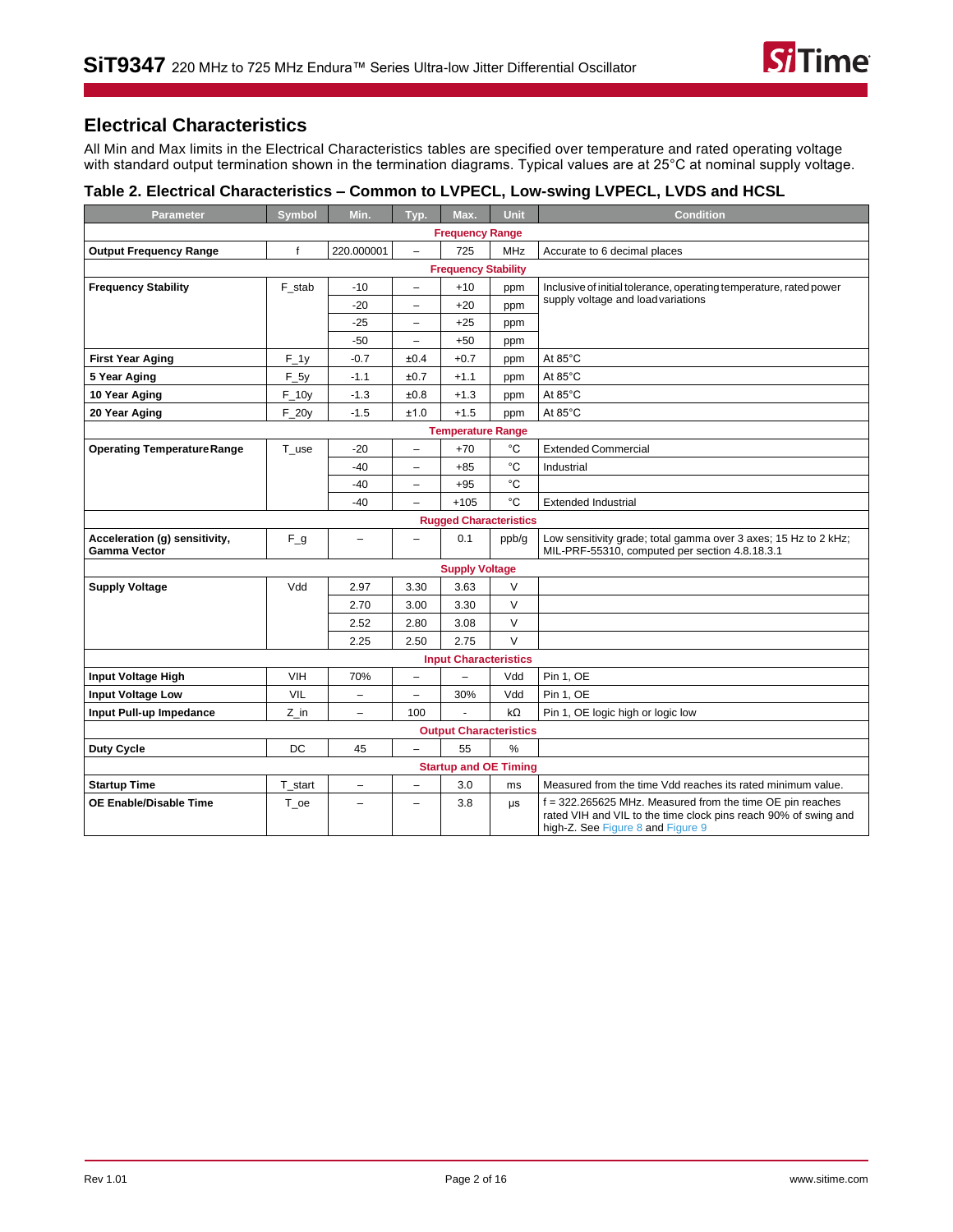

## **Table 3. Electrical Characteristics – LVPECL Specific**

| <b>Parameter</b>                         | <b>Symbol</b>        | Min.                     | Typ.                     | Max.                                          | Unit   | <b>Condition</b>                                                                                                                                      |
|------------------------------------------|----------------------|--------------------------|--------------------------|-----------------------------------------------|--------|-------------------------------------------------------------------------------------------------------------------------------------------------------|
|                                          |                      |                          |                          | <b>Current Consumption</b>                    |        |                                                                                                                                                       |
| <b>Current Consumption</b>               | Idd                  | $\qquad \qquad -$        | $\overline{\phantom{0}}$ | 94                                            | mA     | Excluding Load Termination Current, Vdd = 3.3 V or 2.5 V                                                                                              |
| <b>OE Disable Supply Current</b>         | I OE                 | $\qquad \qquad -$        | $\overline{\phantom{0}}$ | 63                                            | mA     | $OE = Low$                                                                                                                                            |
| Output Disable Leakage Current           | I leak               | $\equiv$                 | 0.15                     | $\overline{\phantom{0}}$                      | μA     | $OE = Low$                                                                                                                                            |
| <b>Maximum Output Current</b>            | driver               | $\overline{\phantom{0}}$ |                          | 33                                            | mA     | Maximum average current drawn from OUT+ or OUT-                                                                                                       |
|                                          |                      |                          |                          | <b>Output Characteristics for LVPECL</b>      |        |                                                                                                                                                       |
| Output High Voltage                      | <b>VOH</b>           | Vdd-1.15                 | $\overline{a}$           | $Vdd-0.7$                                     | V      | See Figure 4                                                                                                                                          |
| <b>Output Low Voltage</b>                | <b>VOL</b>           | $Vdd-2.0$                | $\overline{\phantom{0}}$ | $Vdd-1.5$                                     | V      | See Figure 4                                                                                                                                          |
| <b>Output Differential Voltage Swing</b> | V_Swing              | 1.2                      | 1.6                      | 2.0                                           | V      | See Figure 5                                                                                                                                          |
| <b>Rise/Fall Time</b>                    | Tr, Tf               | $\equiv$                 | 225                      | 330                                           | ps     | 20% to 80%, see Figure 5                                                                                                                              |
|                                          |                      |                          |                          |                                               |        | <b>Output Characteristics for Low-swing LVPECL</b>                                                                                                    |
| <b>Output High Voltage</b>               | <b>VOH</b>           | $Vdd-1.2$                | $\overline{\phantom{0}}$ | Vdd-0.75                                      | V      | See Figure 4                                                                                                                                          |
| <b>Output Low Voltage</b>                | <b>VOL</b>           | $Vdd-1.8$                | $\overline{\phantom{0}}$ | Vdd-1.25                                      | $\vee$ | See Figure 4                                                                                                                                          |
| <b>Output Differential Voltage</b>       | V Swing              | 0.4                      | $\mathbf{1}$             | 1.2                                           | $\vee$ | Output frequency 1 to 220 MHz, See Figure 5                                                                                                           |
| Swing                                    |                      | 0.4                      | $\mathbf{1}$             | 1.6                                           | $\vee$ | Output frequency greater than 220 MHz, See Figure 5                                                                                                   |
| <b>Rise/Fall Time</b>                    | Tr, Tf               | $\qquad \qquad -$        | 225                      | 320                                           | ps     | 20% to 80%. See Figure 5                                                                                                                              |
|                                          |                      |                          |                          | Jitter - 7.0 x 5.0 mm Package                 |        |                                                                                                                                                       |
| RMS Period Jitter <sup>[3]</sup>         | $T_{\parallel}$ jitt | $\qquad \qquad -$        | 1.0                      | 1.6                                           | Ps     | $f = 100$ , 156.25 or 212.5 MHz, Vdd = 3.3 V or 2.5 V                                                                                                 |
| RMS Phase Jitter (random)                | T_phj                | $\overline{\phantom{0}}$ | 0.220                    | 0.270                                         | Ps     | $f = 322.265625$ MHz, Integration bandwidth = 12 kHz to 20 MHz,<br>all Vdd levels, includes spurs. Temperature ranges -20 to 70°C<br>and -40 to 85°C  |
|                                          |                      | $\equiv$                 | 0.220                    | 0.300                                         | Ps     | $f = 322.265625$ MHz, Integration bandwidth = 12 kHz to 20<br>MHz, all Vdd levels, includes spurs. Temperature ranges -40 to<br>95°C and -40 to 105°C |
|                                          |                      | $\overline{\phantom{0}}$ | 0.1                      | $\overline{\phantom{0}}$                      | Ps     | f = 322.265625 MHz, IEEE802.3-2005 10GbE jitter mask<br>integration bandwidth = $1.875$ MHz to 20 MHz, Includes spurs,<br>all Vdd levels              |
|                                          |                      |                          |                          | Jitter $-5.0$ x 3.2 and 3.2 x 2.5 mm Packages |        |                                                                                                                                                       |
| RMS Period Jitter <sup>[3]</sup>         | T jitt               |                          | 1.0                      | 1.6                                           | Ps     | $f = 100$ , 156.25 or 212.5 MHz, Vdd = 3.3 V or 2.5 V                                                                                                 |
| RMS Phase Jitter (random)                | T_phj                | -                        | 0.225                    | 0.282                                         | ps     | $f = 322.265625$ MHz, Integration bandwidth = 12 kHz to 20 MHz,<br>all Vdd levels, includes spurs. Temperature ranges -20 to 70°C<br>and -40 to 85°C. |
|                                          |                      |                          | 0.225                    | 0.315                                         | ps     | $f = 322.265625$ MHz, Integration bandwidth = 12 kHz to 20 MHz,<br>all Vdd levels, includes spurs. Temperature ranges -40 to 95°C<br>and -40 to 105°C |
|                                          |                      |                          | 0.1                      | $\equiv$                                      | ps     | f = 322.265625 MHz, IEEE802.3-2005 10GbE jitter mask<br>integration bandwidth = $1.875$ MHz to 20 MHz, Includes spurs,<br>all Vdd levels              |

<span id="page-4-0"></span>**Notes:**

3. Measured according to JESD65B.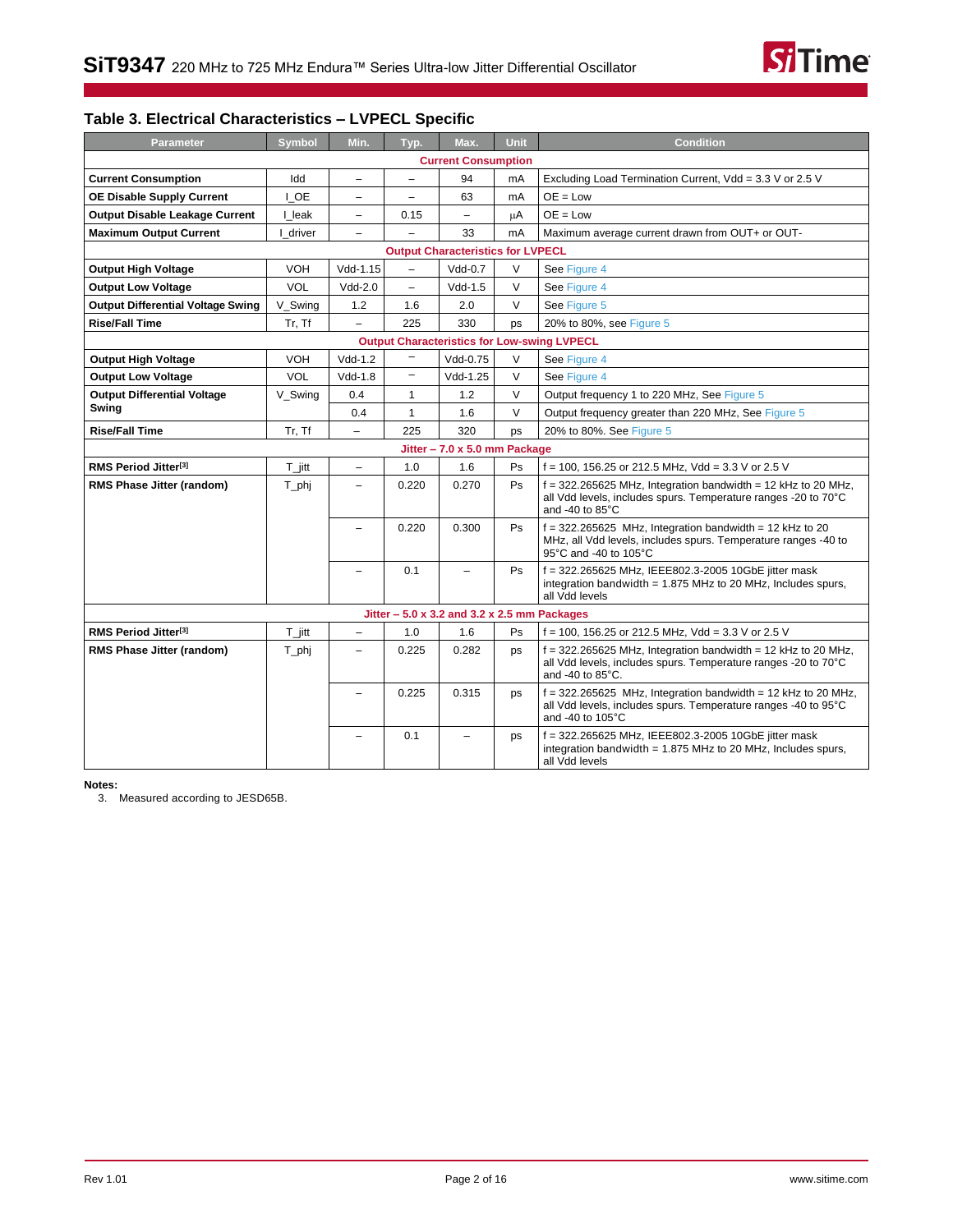

## **Table 4. Electrical Characteristics – LVDS Specific**

| <b>Parameter</b>                      | <b>Symbol</b>        | Min.                     | Typ.                     | Max.                                          | Unit   | <b>Condition</b>                                                                                                                                          |
|---------------------------------------|----------------------|--------------------------|--------------------------|-----------------------------------------------|--------|-----------------------------------------------------------------------------------------------------------------------------------------------------------|
|                                       |                      |                          |                          | <b>Current Consumption</b>                    |        |                                                                                                                                                           |
| <b>Current Consumption</b>            | Idd                  | $\equiv$                 | $\overline{\phantom{0}}$ | 85                                            | mA     | Excluding Load Termination Current, Vdd = 3.3 V or 2.5 V                                                                                                  |
| <b>OE Disable Supply Current</b>      | I OE                 | -                        | Ξ.                       | 63                                            | mA     | $OE = Low$                                                                                                                                                |
| <b>Output Disable Leakage Current</b> | I leak               | Ξ.                       | 0.15                     | $\overline{\phantom{0}}$                      | μA     | $OE = Low$                                                                                                                                                |
|                                       |                      |                          |                          | <b>Output Characteristics</b>                 |        |                                                                                                                                                           |
| <b>Differential Output Voltage</b>    | VOD                  | 300                      | $\overline{\phantom{0}}$ | 450                                           | mV     | See Figure 6                                                                                                                                              |
| <b>VOD Magnitude Change</b>           | <b>AVOD</b>          |                          | -                        | 50                                            | mV     | See Figure 6                                                                                                                                              |
| <b>Offset Voltage</b>                 | <b>VOS</b>           | 1.125                    | Ξ.                       | 1.375                                         | $\vee$ | See Figure 6                                                                                                                                              |
| <b>VOS Magnitude Change</b>           | <b>AVOS</b>          | Ξ.                       | -                        | 50                                            | mV     | See Figure 6                                                                                                                                              |
| <b>Rise/Fall Time</b>                 | Tr, Tf               | $\overline{\phantom{0}}$ | 370                      | 470                                           | ps     | Measured with 2 pF capacitive loading to GND, 20% to 80%,<br>see Figure 3                                                                                 |
| Jitter - 7.0 x 5.0 mm Package         |                      |                          |                          |                                               |        |                                                                                                                                                           |
| RMS Period Jitter <sup>[4]</sup>      | $T_{\parallel}$ jitt | $\overline{\phantom{0}}$ | 0.92                     | 1.6                                           | ps     | $f = 100$ , 156.25 or 212.5 MHz, Vdd = 3.3 V or 2.5 V                                                                                                     |
| RMS Phase Jitter (random)             | $T$ <sub>_phj</sub>  |                          | 0.215                    | 0.265                                         | ps     | $f = 322.265625$ MHz, Integration bandwidth = 12 kHz to 20 MHz,<br>all Vdd levels, includes spurs. Temperature ranges -20 to 70°C<br>and -40-85°C         |
|                                       |                      | ÷                        | 0.215                    | 0.280                                         | ps     | $f = 322.265625$ MHz, Integration bandwidth = 12 kHz to 20 MHz,<br>all Vdd levels, includes spurs. Temperature ranges are -40 to<br>95°C and -40 to 105°C |
|                                       |                      | -                        | 0.1                      | -                                             | ps     | f = 322.265625 MHz, IEEE802.3-2005 10GbE jitter mask<br>integration bandwidth = $1.875$ MHz to 20 MHz. Includes spurs<br>for all Vdd levels.              |
|                                       |                      |                          |                          | Jitter $-5.0$ x 3.2 and 3.2 x 2.5 mm Packages |        |                                                                                                                                                           |
| RMS Period Jitter <sup>[4]</sup>      | $T_{\parallel}$ itt  | -                        | 0.92                     | 1.6                                           | ps     | $f = 100$ , 156.25 or 212.5 MHz, Vdd = 3.3 V or 2.5 V                                                                                                     |
| RMS Phase Jitter (random)             | T_phj                | Ξ.                       | 0.235                    | 0.282                                         | ps     | $f = 322.265625$ MHz, Integration bandwidth = 12 kHz to 20 MHz,<br>all Vdd levels, includes spurs. Temperature ranges -20 to 70°C<br>and -40-85°C         |
|                                       |                      | -                        | 0.235                    | 0.310                                         | ps     | $f = 322.265625$ MHz, Integration bandwidth = 12 kHz to 20 MHz,<br>all Vdd levels, includes spurs. Temperature ranges are -40 to<br>95°C and -40 to 105°C |
|                                       |                      | -                        | 0.1                      | -                                             | ps     | f = 322.265625 MHz, IEEE802.3-2005 10GbE jitter mask<br>integration bandwidth = 1.875 MHz to 20 MHz. Includes spurs<br>for all Vdd levels.                |

**Notes:**

<span id="page-5-0"></span>4. Measured according to JESD65B.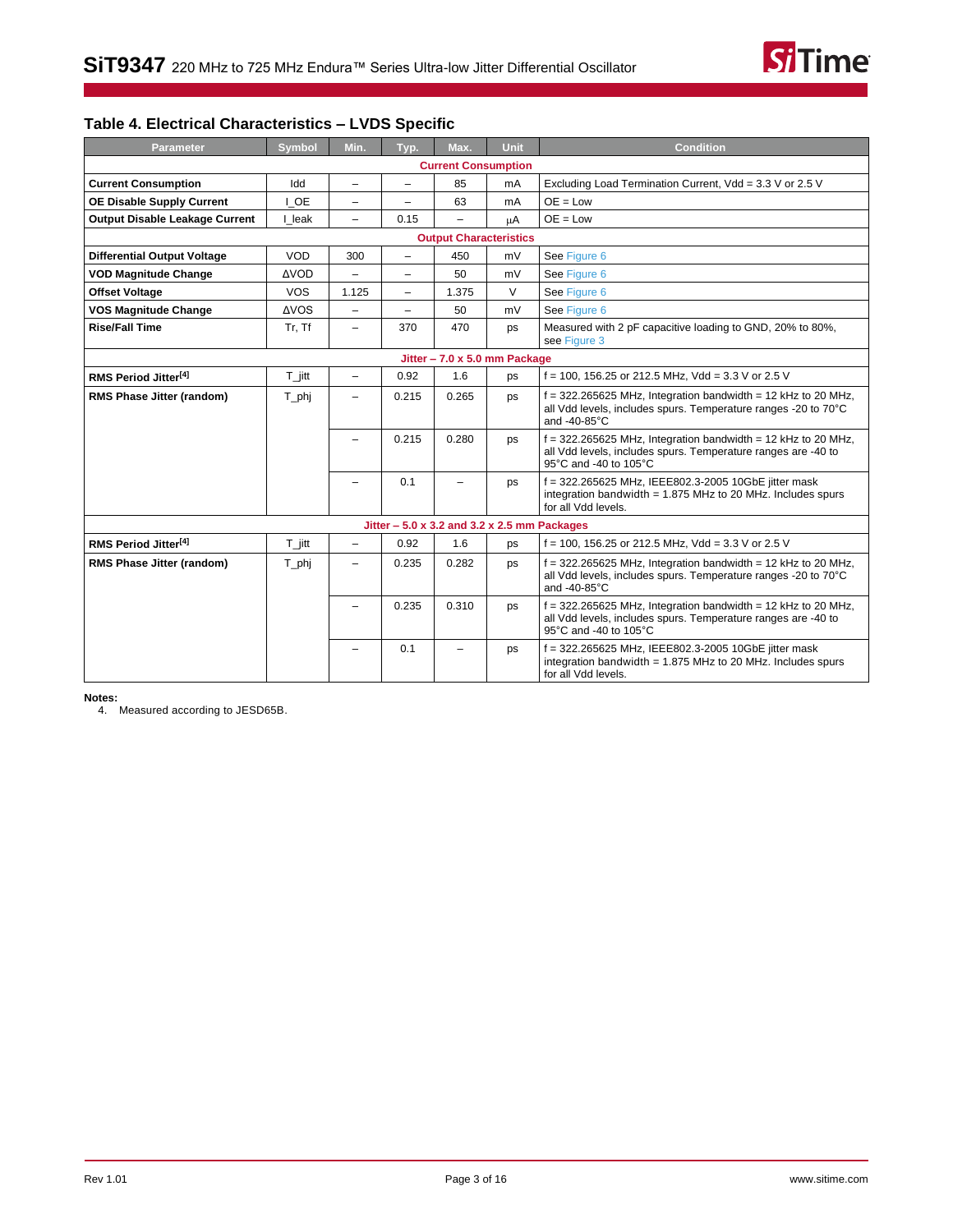

### **Table 5. Electrical Characteristics – HCSL Specific**

| Parameter                                | <b>Symbol</b>        | Min.                     | Typ.                     | Max.                                          | <b>Unit</b> | <b>Condition</b>                                                                                                                                          |
|------------------------------------------|----------------------|--------------------------|--------------------------|-----------------------------------------------|-------------|-----------------------------------------------------------------------------------------------------------------------------------------------------------|
|                                          |                      |                          |                          | <b>Current Consumption</b>                    |             |                                                                                                                                                           |
| <b>Current Consumption</b>               | Idd                  | $\overline{\phantom{0}}$ | $\overline{\phantom{0}}$ | 97                                            | mA          | Excluding Load Termination Current, Vdd = 3.3 V or 2.5 V                                                                                                  |
| <b>OE Disable Supply Current</b>         | I OE                 | -                        | -                        | 63                                            | mA          | $OE = Low$                                                                                                                                                |
| <b>Output Disable Leakage Current</b>    | I leak               | $\overline{\phantom{0}}$ | 0.15                     |                                               | μA          | $OE = Low$                                                                                                                                                |
| <b>Maximum Output Current</b>            | driver               | $\overline{\phantom{0}}$ | $\overline{\phantom{0}}$ | 35                                            | mA          | Maximum average current drawn from OUT+ or OUT-                                                                                                           |
|                                          |                      |                          |                          | <b>Output Characteristics</b>                 |             |                                                                                                                                                           |
| <b>Output High Voltage</b>               | <b>VOH</b>           | 0.60                     | $\overline{\phantom{0}}$ | 0.90                                          | V           | See Figure 4                                                                                                                                              |
| <b>Output Low Voltage</b>                | <b>VOL</b>           | $-0.05$                  | $\overline{\phantom{0}}$ | 0.08                                          | $\vee$      | See Figure 4                                                                                                                                              |
| <b>Output Differential Voltage Swing</b> | V Swing              | 1.2                      | 1.4                      | 1.9                                           | $\vee$      | See Figure 5                                                                                                                                              |
| <b>Rise/Fall Time</b>                    | Tr, Tf               | $\overline{\phantom{a}}$ | 360                      | 505                                           | ps          | Measured with 2 pF capacitive loading to GND, 20% to 80%,<br>see Figure 4                                                                                 |
| Jitter - 7.0 x 5.0 mm Package            |                      |                          |                          |                                               |             |                                                                                                                                                           |
| RMS Period Jitter <sup>[5]</sup>         | $T_{\parallel}$ jitt | $-$                      | 1.0                      | 1.6                                           | ps          | $f = 100$ , 156.25 or 212.5 MHz, Vdd = 3.3 V or 2.5 V                                                                                                     |
| RMS Phase Jitter (random)                | T_phj                |                          | 0.215                    | 0.265                                         | ps          | $f = 322.265625$ MHz, Integration bandwidth = 12 kHz to 20 MHz,<br>all Vdd levels, includes spurs. Temperature ranges -20 to 70°C<br>and -40 to 85°C      |
|                                          |                      |                          | 0.215                    | 0.282                                         | ps          | f = 322.265625 MHz, Integration bandwidth = 12 kHz to 20 MHz,<br>all Vdd levels, includes spurs. Temperature range ranges -40 to<br>95°C and -40 to 105°C |
|                                          |                      |                          | 0.1                      | $\qquad \qquad -$                             | ps          | f = 322.265625 MHz, IEEE802.3-2005 10GbE jitter mask<br>integration bandwidth = $1.875$ MHz to 20 MHz, Includes spurs,<br>all Vdd levels                  |
|                                          |                      |                          |                          | Jitter $-5.0$ x 3.2 and 3.2 x 2.5 mm Packages |             |                                                                                                                                                           |
| RMS Period Jitter <sup>[5]</sup>         | $T_{\parallel}$ itt  | $\overline{\phantom{a}}$ | 1.0                      | 1.6                                           | ps          | $f = 100$ , 156.25 or 212.5 MHz, Vdd = 3.3 V or 2.5 V                                                                                                     |
| <b>RMS Phase Jitter (random)</b>         | T_phj                | $\overline{\phantom{0}}$ | 0.235                    | 0.282                                         | ps          | $f = 322.265625$ MHz, Integration bandwidth = 12 kHz to 20 MHz,<br>all Vdd levels, includes spurs. Temperature ranges -20 to 70°C<br>and -40 to 85°C      |
|                                          |                      | -                        | 0.235                    | 0.305                                         | ps          | $f = 322.265625$ MHz, Integration bandwidth = 12 kHz to 20 MHz,<br>all Vdd levels, includes spurs. Temperature ranges -40 to 95°C<br>and -40 to 105°C     |
|                                          |                      | -                        | 0.1                      | $\overline{\phantom{0}}$                      | ps          | f = 322.265625 MHz, IEEE802.3-2005 10GbE jitter mask<br>integration bandwidth = $1.875$ MHz to 20 MHz, Includes spurs<br>for all Vdd levels.              |

**Note:**

<span id="page-6-2"></span>5. Measured according to JESD65B.

### <span id="page-6-0"></span>**Table 6. Pin Description**

| <b>Pin</b> | Map        |                              | <b>Functionality</b>                                                           | Tor           |
|------------|------------|------------------------------|--------------------------------------------------------------------------------|---------------|
|            |            | <b>Output Enable</b><br>(OE) | $H^{[6]}$ : specified frequency output<br>L: output is high impedance          | OE/NC         |
|            | OE/NC      | Non Connect<br>(NC)          | H or L or Open: No effect on output frequency or other device<br>functions.    | $NC1$ 2       |
| 2          | NC.        | <b>NA</b>                    | No Connect; Leave it floating or connect to GND for better<br>heat dissipation |               |
| 3          | <b>GND</b> | Power                        | <b>VDD Power Supply Ground</b>                                                 | <b>GND</b>    |
| 4          | $OUT+$     | Output                       | Oscillator output                                                              |               |
| 5          | OUT-       | Output                       | Complementary oscillator output                                                |               |
| 6          | <b>VDD</b> | Power                        | Power supply voltage <sup>[7]</sup>                                            | Figure 3. Pir |



### <span id="page-6-1"></span>**Figure 3. Pin Assignments**

<span id="page-6-3"></span>**Notes:**

6. In OE mode, a pull-up resistor of 10 kΩ or less is recommended if pin 1 is not externally driven.

<span id="page-6-4"></span>7. A capacitor of value 0.1 µF or higher between VDD and GND is required. An additional 10 µF capacitor between VDD and GND is required for the best phase jitter performance.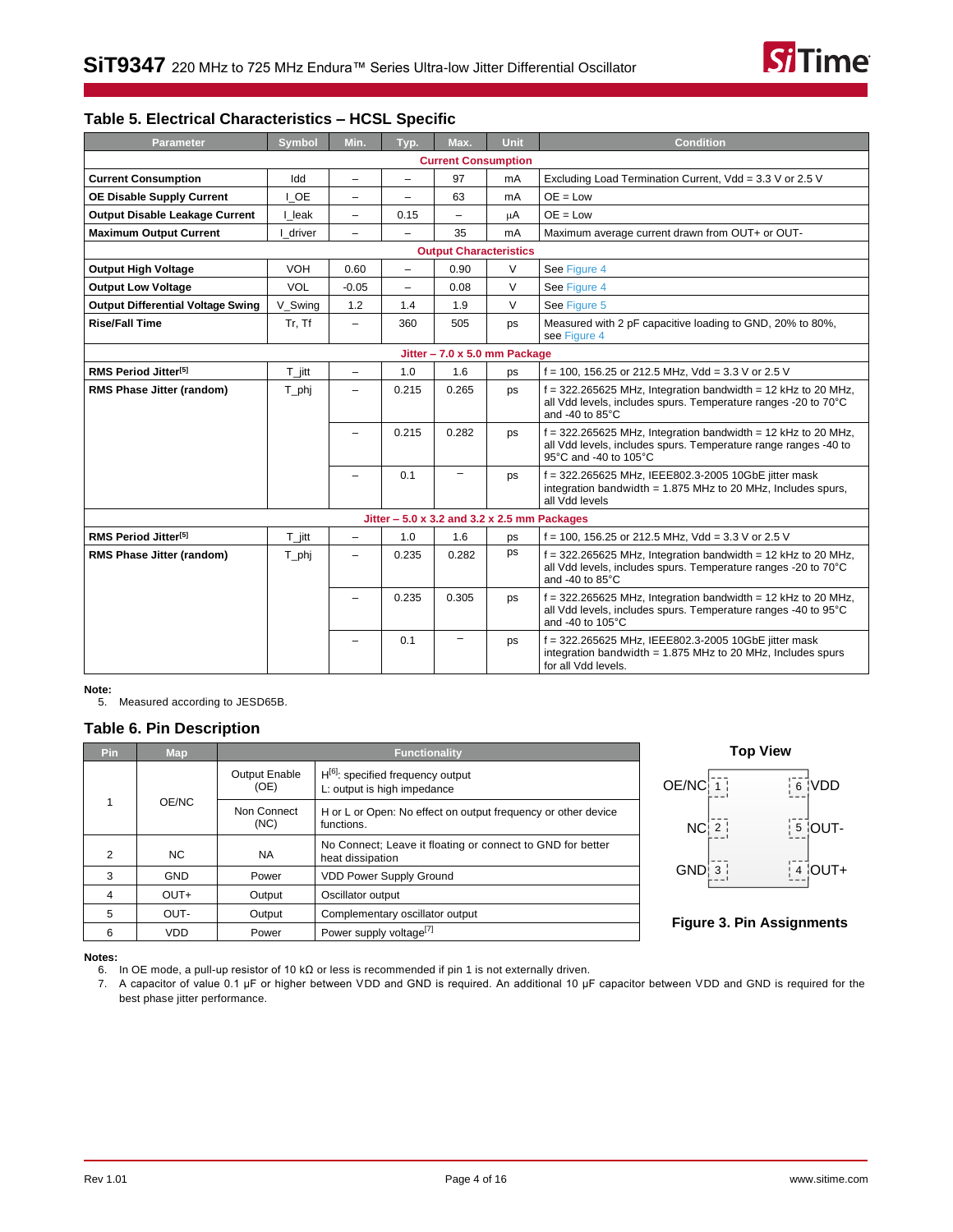

### **Table 7. Absolute Maximum Ratings**

**Caution**: Attempted operation outside the absolute maximum ratings may cause permanent damage to the part. Actual performance of the IC is only guaranteed within the operational specifications, not at absolute maximum ratings.

| <b>Parameter</b>                                                     | Min.   | Max.         | Unit   |
|----------------------------------------------------------------------|--------|--------------|--------|
| Vdd                                                                  | $-0.5$ | 4.0          |        |
| <b>VIH</b>                                                           |        | $Vdd + 0.3V$ |        |
| VIL                                                                  | $-0.3$ |              |        |
| Storage Temperature                                                  | $-65$  | 150          | $\sim$ |
| Maximum Junction Temperature                                         |        | 130          | °€     |
| Soldering Temperature (follow standard Pb-free soldering guidelines) |        | 260          | $\sim$ |

### <span id="page-7-2"></span>**Table 8. Thermal Considerations[\[8\]](#page-7-0)**

| Package     | $\theta$ JA, 4 Layer Board (°C/W) | $\theta_{\text{JC}}$ , Bottom (°C/W) |
|-------------|-----------------------------------|--------------------------------------|
| 3225, 6-pin | 80                                | 30                                   |
| 5032, 6-pin | 53                                | 20                                   |
| 7050, 6-pin | 52                                | 19                                   |

<span id="page-7-0"></span>**Notes:**

8. Refer to JESD51 for  $\theta_{JA}$  and  $\theta_{JC}$  definitions, and reference layout used to determine the  $\theta_{JA}$  and  $\theta_{JC}$  values in the above table.

### **Table 9. Maximum Operating Junction Temperature[\[9\]](#page-7-1)**

| Max Operating Temperature (ambient) | <b>Maximum Operating Junction Temperature</b> |
|-------------------------------------|-----------------------------------------------|
| $70^{\circ}$ C                      | $95^{\circ}$ C                                |
| $85^{\circ}$ C                      | $110^{\circ}$ C                               |
| $95^{\circ}$ C                      | $120^{\circ}$ C                               |
| $105^{\circ}$ C                     | $130^{\circ}$ C                               |

**Notes:**

<span id="page-7-1"></span>9. Datasheet specifications are not guaranteed if junction temperature exceeds the maximum operating junction temperature.

#### **Table 10. Environmental Compliance**

| <b>Parameter</b>                                                     | <b>Test Conditions</b>    | Value            | <b>Unit</b> |
|----------------------------------------------------------------------|---------------------------|------------------|-------------|
| <b>Mechanical Shock Resistance</b>                                   | MIL-STD-883F, Method 2002 | 10.000           |             |
| <b>Mechanical Vibration Resistance</b>                               | MIL-STD-883F, Method 2007 | 70               |             |
| Soldering Temperature (follow standard Pb free soldering quidelines) | MIL-STD-883F, Method 2003 | 260              | °С          |
| Moisture Sensitivity Level                                           | MSL1 @ 260°C              |                  |             |
| Electrostatic Discharge (HBM)                                        | HBM, JESD22-A114          | 2.000            |             |
| Charge-Device Model ESD Protection                                   | JESD220C101               | 750              |             |
| Latch-up Tolerance                                                   |                           | JESD78 Compliant |             |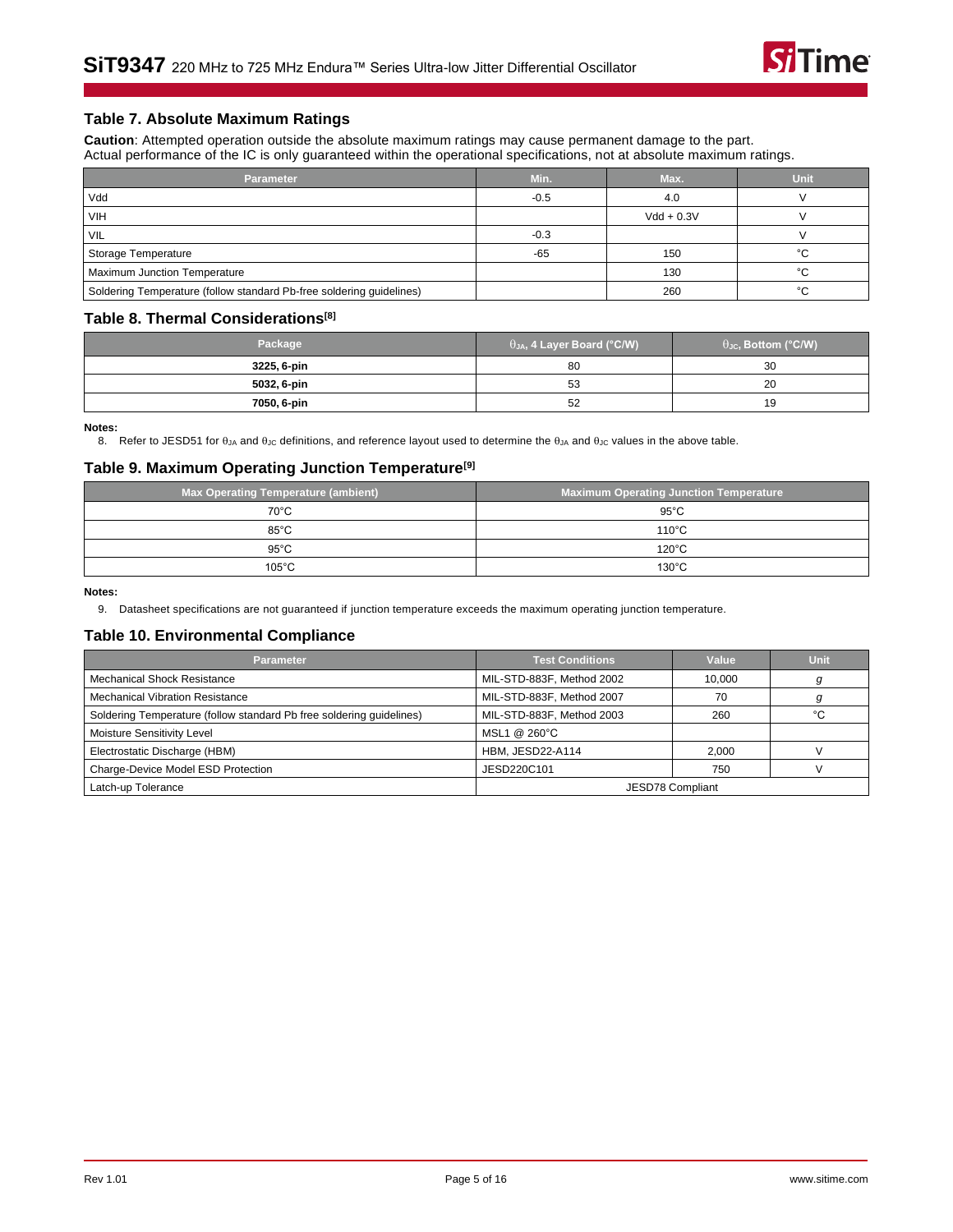

## <span id="page-8-0"></span>**Waveform Diagrams**



<span id="page-8-1"></span>**Figure 4. LVPECL, Low-swing LVPECL, and HCSL Voltage Levels per Differential Pin (i.e. OUT+, or OUT-)**



<span id="page-8-2"></span>**Figure 5. LVPECL, Low-swing LVPECL, and HCSL Voltage Levels Across Differential Pair (i.e. OUT+ minus OUT-)**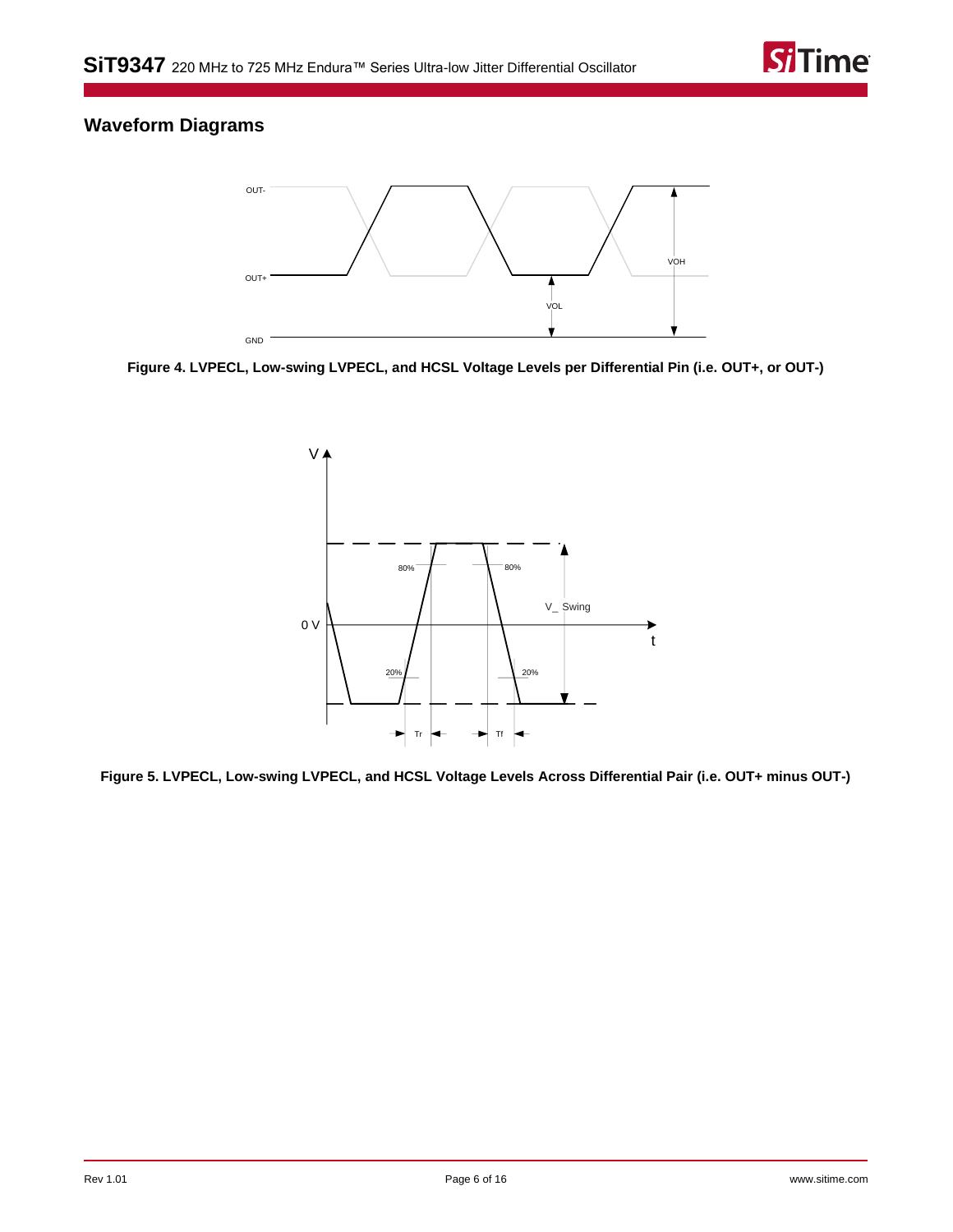

## **Waveform Diagrams (continued)**



<span id="page-9-3"></span>**Figure 6. LVDS Voltage Levels per Differential Pin (i.e. OUT+, or OUT-)**





## <span id="page-9-0"></span>**Timing Diagrams**



<span id="page-9-1"></span>

<span id="page-9-2"></span>

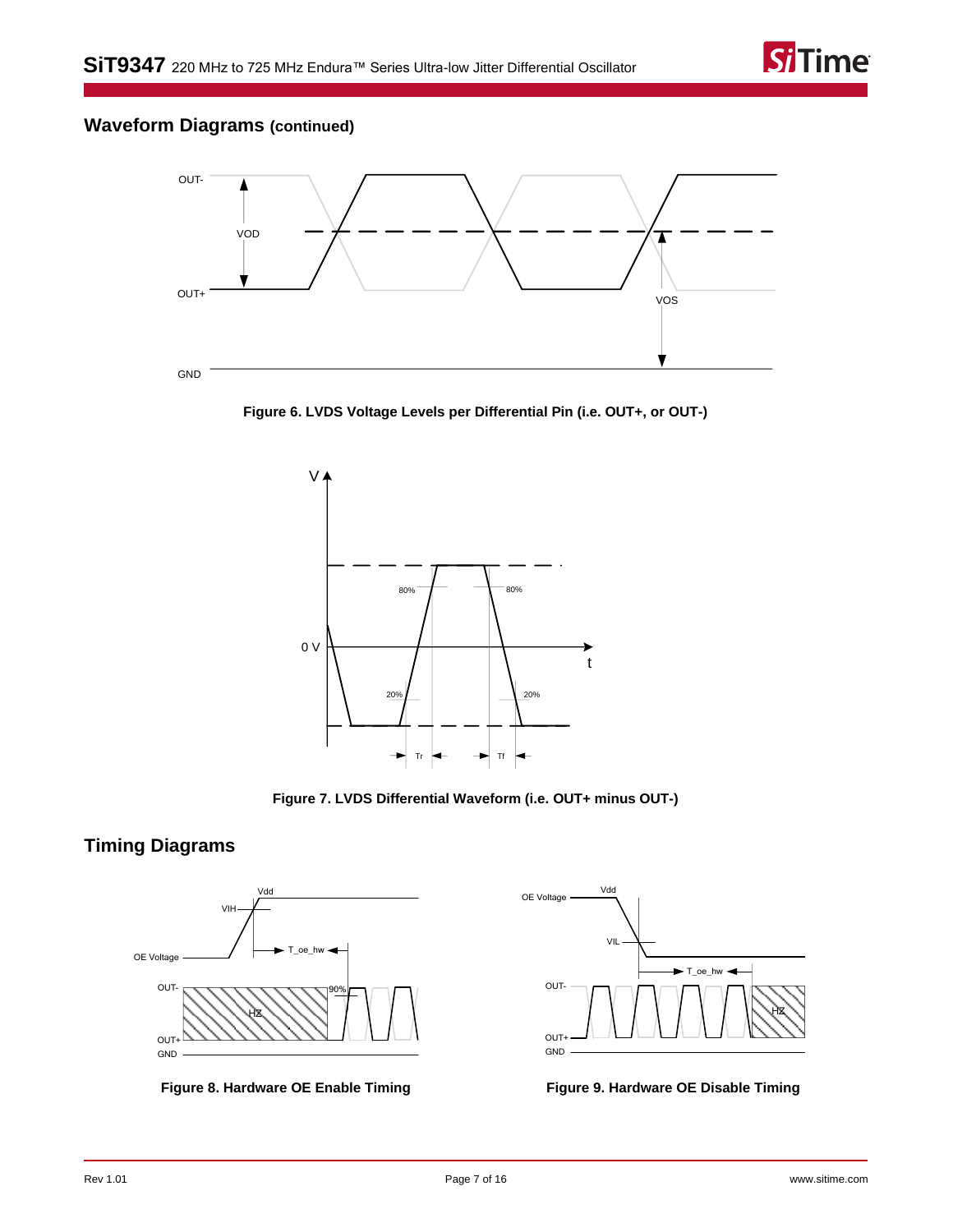

## <span id="page-10-0"></span>**Termination Diagrams**

### <span id="page-10-1"></span>**LVPECL and Low-swing LVPECL**







**Figure 11. LVPECL and Low-swing LVPECL DC-coupled Load Termination with Thevenin Equivalent Network**



**Figure 12. LVPECL and Low-swing LVPECL with Y-Bias Termination**



**Figure 13. LVPECL and Low-swing LVPECL with DC-coupled Parallel Shunt Load Termination**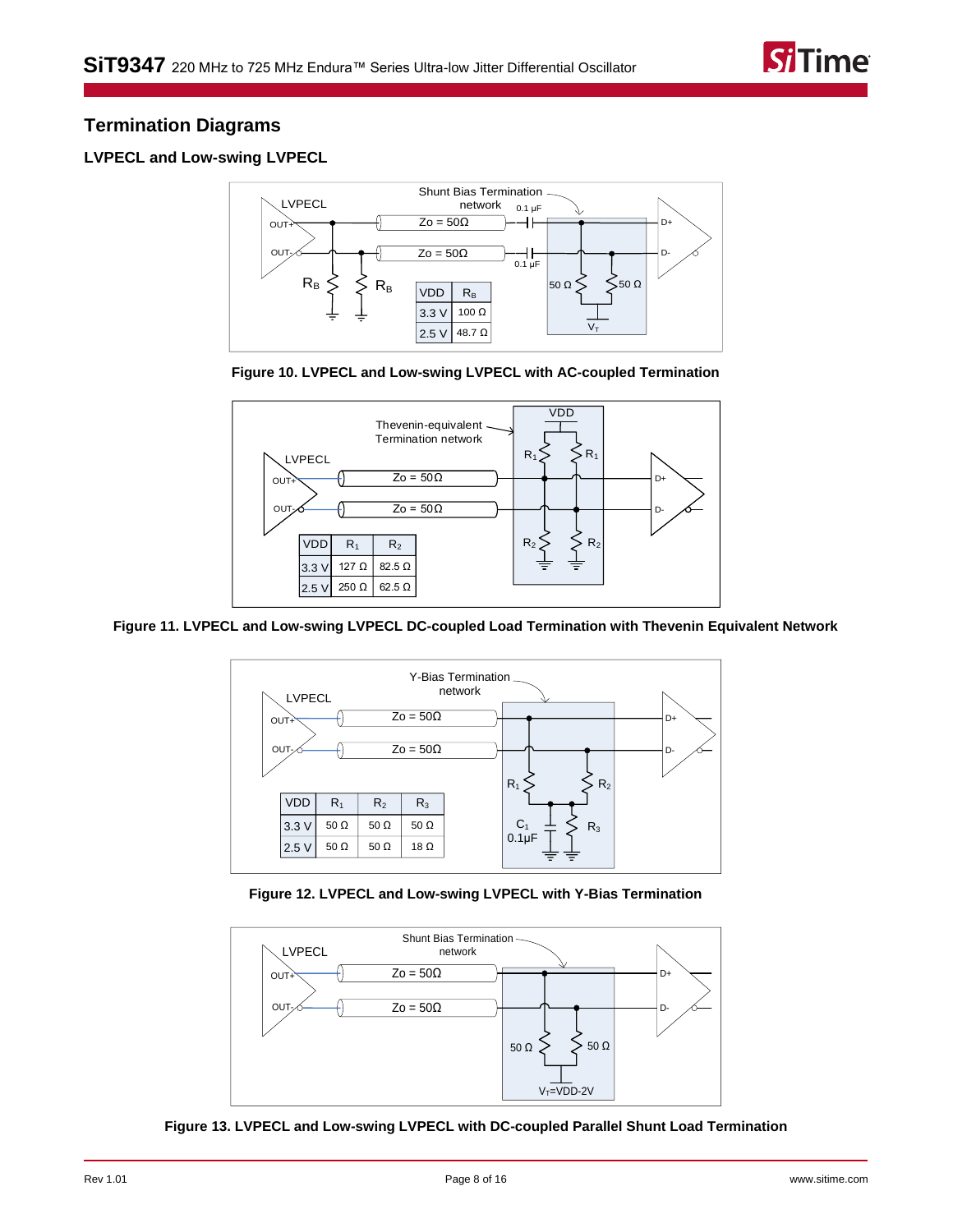

## **Termination Diagrams (continued)**

## <span id="page-11-0"></span>**LVDS**



**Figure 14. LVDS Single DC Termination at the Load**



**Figure 15. LVDS double AC Termination with Capacitor Close to the Load**



**Figure 16. LVDS Double DC Termination**

<span id="page-11-1"></span>**HCSL**



**Figure 17. HCSL Interface Termination**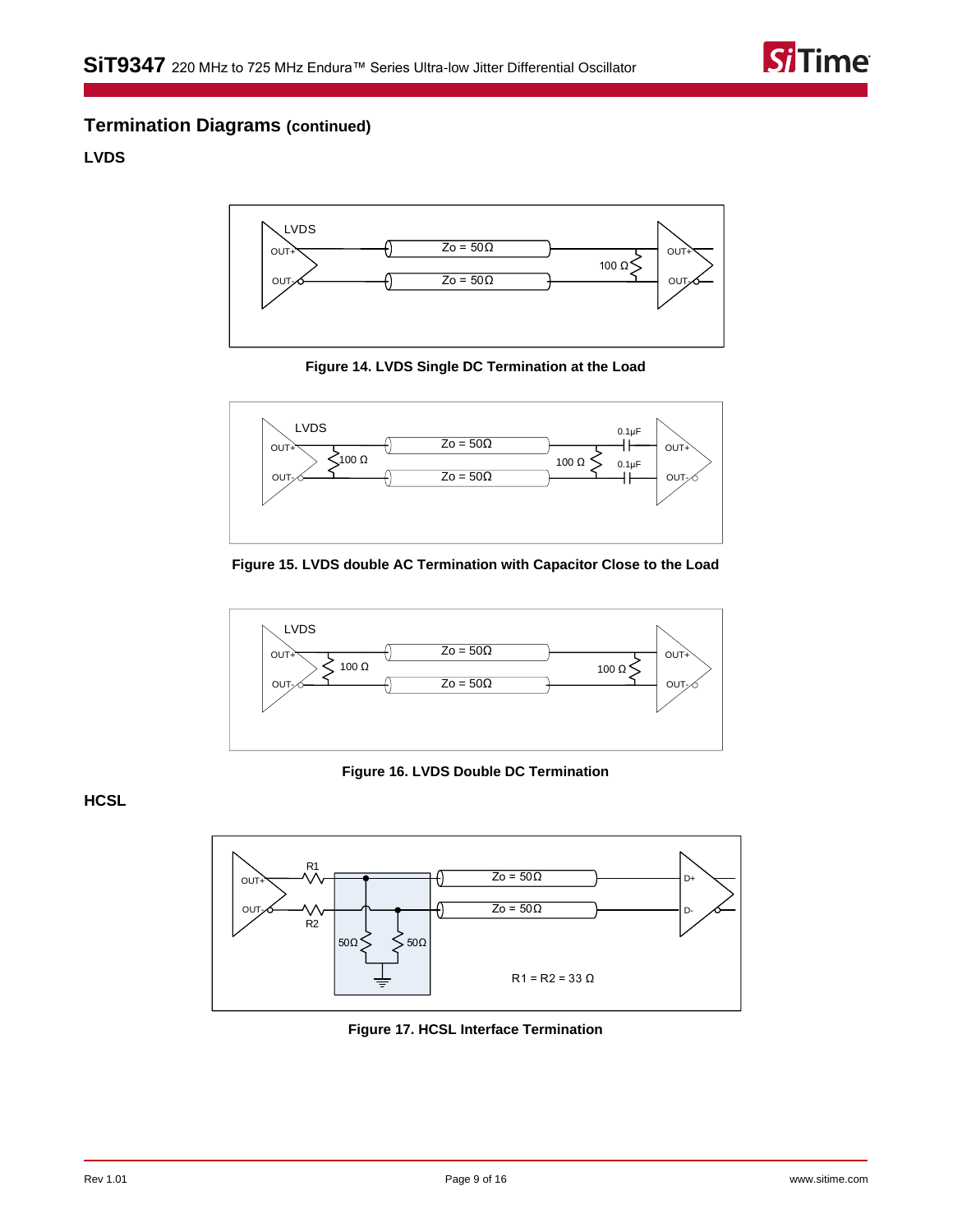

## <span id="page-12-0"></span>**Dimensions and Patterns ― 3.2 x 2.5 mm<sup>2</sup>**



## <span id="page-12-1"></span>**Dimensions and Patterns ― 5.0 x 3.2 mm<sup>2</sup>**



<span id="page-12-2"></span>**Notes:**

- 10. Top Marking: Y denotes manufacturing origin and XXXX denotes manufacturing lot number. The value of "Y" will depend on the assembly location of the device.
- <span id="page-12-3"></span>11. A capacitor of value 0.1 µF or higher between VDD and GND is required. An additional 10 µF capacitor between VDD and GND is required for the best phase jitter performance.
- <span id="page-12-4"></span>12. The center pad has no electrical function. Soldering down the center pad to the GND is recommended for best thermal dissipati on, but is optional.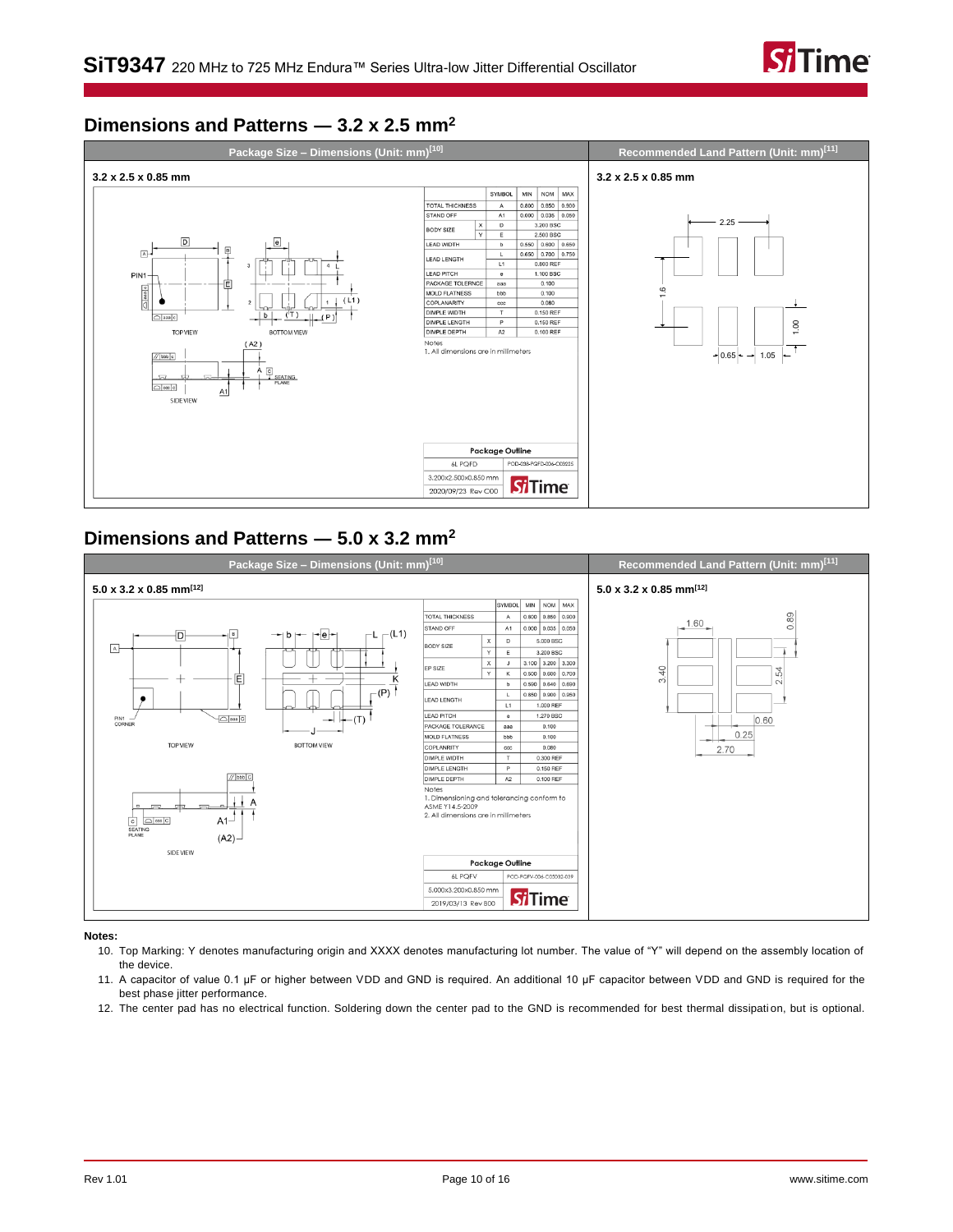

## <span id="page-13-0"></span>**Dimensions and Patterns ― 7.0 x 5.0 mm<sup>2</sup>**



#### <span id="page-13-1"></span>**Notes:**

13. Top Marking: Y denotes manufacturing origin and XXXX denotes manufacturing lot number. The value of "Y" will depend on the as sembly location of the device.

<span id="page-13-2"></span>14. A capacitor of value 0.1 µF or higher between VDD and GND is required. An additional 10 µF capacitor between VDD and GND is required for the best phase jitter performance.

<span id="page-13-3"></span>15. The center pad has no electrical function. Soldering down the center pad to the GND is recommended for best thermal dissipation, but is optional.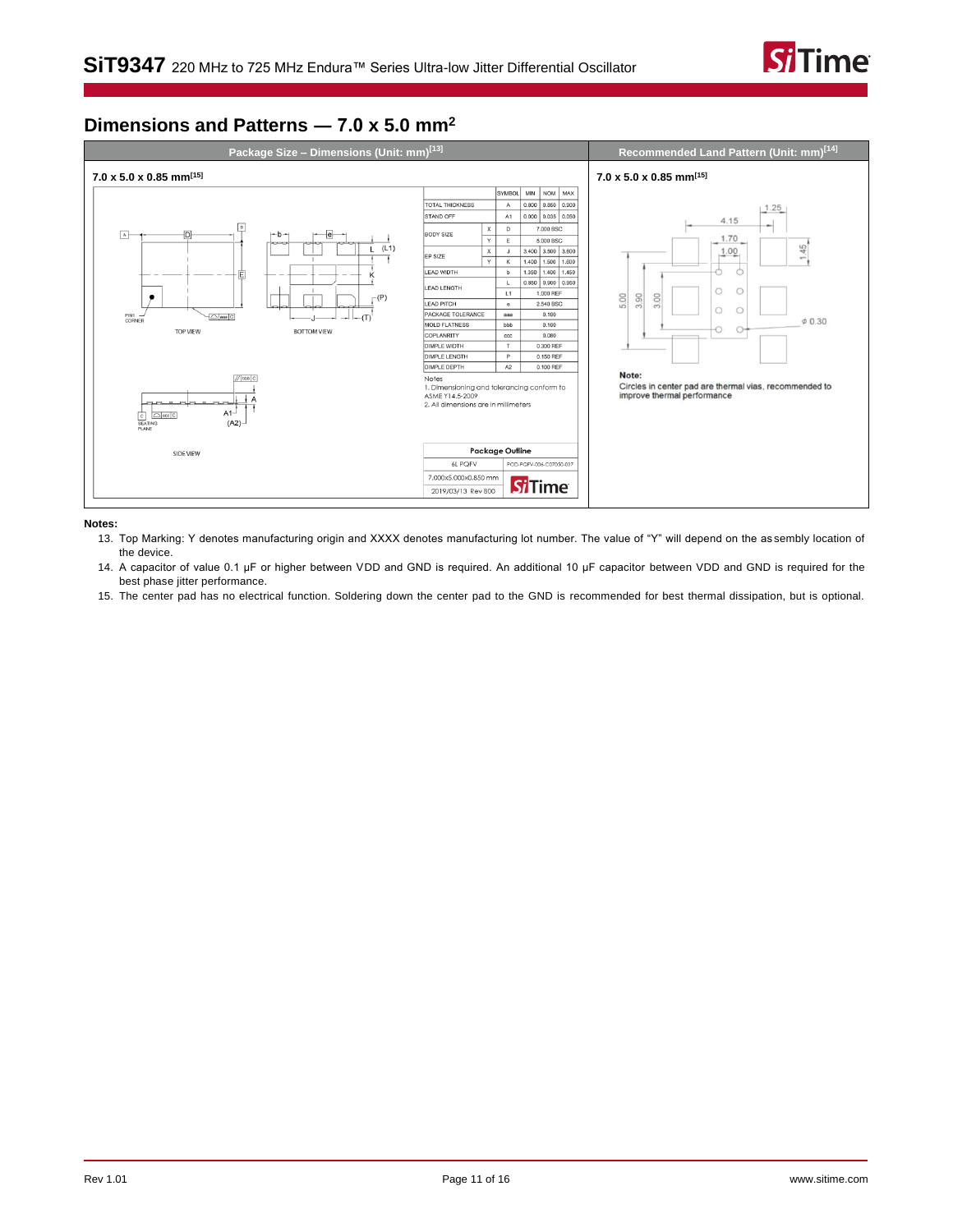

# <span id="page-14-0"></span>**Additional Information**

### **Table 11. Additional Information**

| <b>Document</b>                                 | <b>Description</b>                                                                                                                         | <b>Download Link</b>                                                                             |
|-------------------------------------------------|--------------------------------------------------------------------------------------------------------------------------------------------|--------------------------------------------------------------------------------------------------|
| ECCN#: EAR99                                    | Five character designation used on the<br>commerce Control List (CCL) to identify dual use<br>items for export control purposes.           |                                                                                                  |
| <b>HTS Classification Code:</b><br>8542.39.0000 | A Harmonized Tariff Schedule (HTS) code<br>developed by the World Customs Organization to<br>classify/define internationally traded goods. |                                                                                                  |
| Part number Generator                           | Tool used to create the part number based on<br>desired features.                                                                          |                                                                                                  |
| <b>Manufacturing Notes</b>                      | Tape & Reel dimension, reflow profile and other<br>manufacturing related info                                                              | https://www.sitime.com/sites/default/files/gated/Manufacturing-Notes-for-<br>SiTime-Products.pdf |
| <b>Qualification Reports</b>                    | RoHS report, reliability reports,<br>composition reports                                                                                   | http://www.sitime.com/support/quality-and-reliability                                            |
| <b>Performance Reports</b>                      | Additional performance data such as phase<br>noise, current consumption and jitter for selected<br>frequencies                             | http://www.sitime.com/support/performance-measurement-report                                     |
| <b>Termination Techniques</b>                   | Termination design recommendations                                                                                                         | http://www.sitime.com/support/application-notes                                                  |
| <b>Layout Techniques</b>                        | Layout recommendations                                                                                                                     | http://www.sitime.com/support/application-notes                                                  |
| <b>Evaluation Boards</b>                        | SiT6085/6EB rev. 3.0, SiT6085EB rev.3.1 and<br>SiT6097EB rev. 2.0 Evaluation Boards for<br>Differential Oscillators User Manual            | https://www.sitime.com/support/user-guides                                                       |